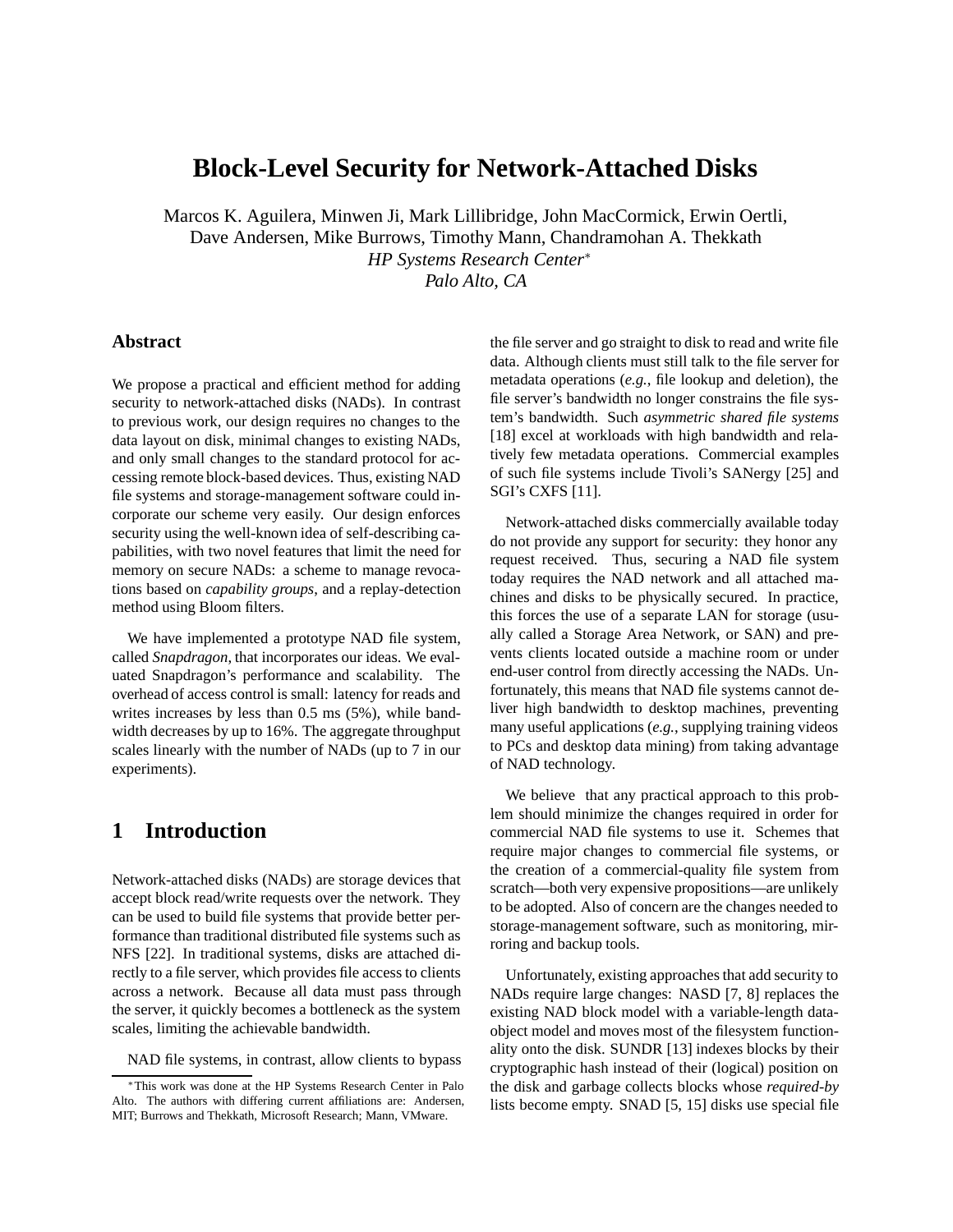and key objects to keep track of which users can access each block—in essence, access control lists must be stored in a particular format so as to be understandable to the disk. SNAD also stores a small client signature (36-100 bytes) for each block, requiring it to either offer clients a non-power-of-two raw block size or suffer a substantial performance penalty.

We propose in this paper adding simple block-level security to network-attached disks. Our proposal maintains the existing NAD sequentially-numberedraw-block view of storage, allowing existing NAD clients to continue using their existing data layout and management strategies (*e.g.*, block-based backup); the only changes required are to create and pass along authorization information from the server through the clients to the disks. Using a rawblock view allows for maximum flexibility—higher-level primitives often limit what can be done. For example, it seems difficult to implement a file system that can take atomic snapshots on top of SNAD's built-in primitives.

By having NADs verify that a request comes unaltered from a client authorized to read or write that block, and by encrypting network traffic, we can provide a reasonable level of security even in an environment where end users control client machines and the network is vulnerable to attacks such as wiretapping and spoofing. Under our system, requests are authorized by an appropriate accompanying capability. Similarly to the NASD security approach [10], our central server, which we call a *metadata server*, issues and manages capabilities, setting policy, while the disks do only simple access checks.

Because the naive approach of one capability per block has too much overhead, each of our capabilities specifies access to one or more ranges of blocks (*extents*). Since we do not want our disks to have to understand which blocks belong to which files, we use *selfdescribing capabilities*: the accessible blocks and access mode can be determined from a capability without reference to any other data structures.

To allow revocation of capabilities, we require disks to remember which capabilities have been invalidated; this validity data must be held in RAM for speed reasons. An important contribution of our work is our revocation method based on *capability groups*, which dramatically compresses the validity data without sacrificing performance. Another contribution is our non-connectionbased method of handling replay attacks, which allows for an unlimited number of clients while using only a small amount of memory.

Because of these techniques, our disk protocol's requirements on the NADs are very low: standard cryptographic functionality plus a small amount of RAM for capability management and replay detection (on the order of 128 KB). We believe this requirement is so small that the scheme could be deployed in existing NADs by simply changing their firmware, without modifying or adding hardware. By comparison, existing approaches to adding security to NADs require much deeper changes to the disks, and they would cost significantly more to implement.

The remainder of the paper is organized as follows: Section 2 describes our basic scheme to achieve security. Section 3 describes the implementation of a prototype NAD file system we built to demonstrate our scheme. Section 4 explains some other important aspects of our design. Section 5 discusses the prototype's performance, including the cost of security and the prototype's scalability. Section 6 covers some limitations of our design. Section 7 covers related work. And, finally, Section 8 concludes the paper.

# **2 Block-based security with modest RAM**

We assume that the server and disks can be trusted—they are responsible for setting and enforcing security policies under our approach. However, we assume clients can be compromised and that the network is not secure, either from eavesdropping or spoofing. Under these conditions, our security ensures that attackers can access a user's data only by compromising a client machine logged into by that user. Should encryption be turned off for performance reasons, some privacy will be lost, as a wiretapper can see data read or written. The level of security we offer is similar to that of an NFS system that uses Kerberos for authentication, cryptographic checksums for integrity, and optional encryption for privacy.

Unforgeable, self-describing capabilities are the chief mechanism we employ for adding security to a NAD file system. We use the well-known idea of capabilities composed of two parts: a self-describing certificate and an associated secret. The secret is generated via a message authentication code (MAC) from the certificate and a hidden key known only to the server and the relevant disk [10, 9, 16, 19]. This basic capability approach, reviewed in Section 2.1 below, is augmented by two new techniques which permit RAM requirements on the system's disks to be very modest: a revocation scheme based on *capability groups*, described in Section 2.2; and a defense against replay attacks using Bloom filters, described in Section 2.4.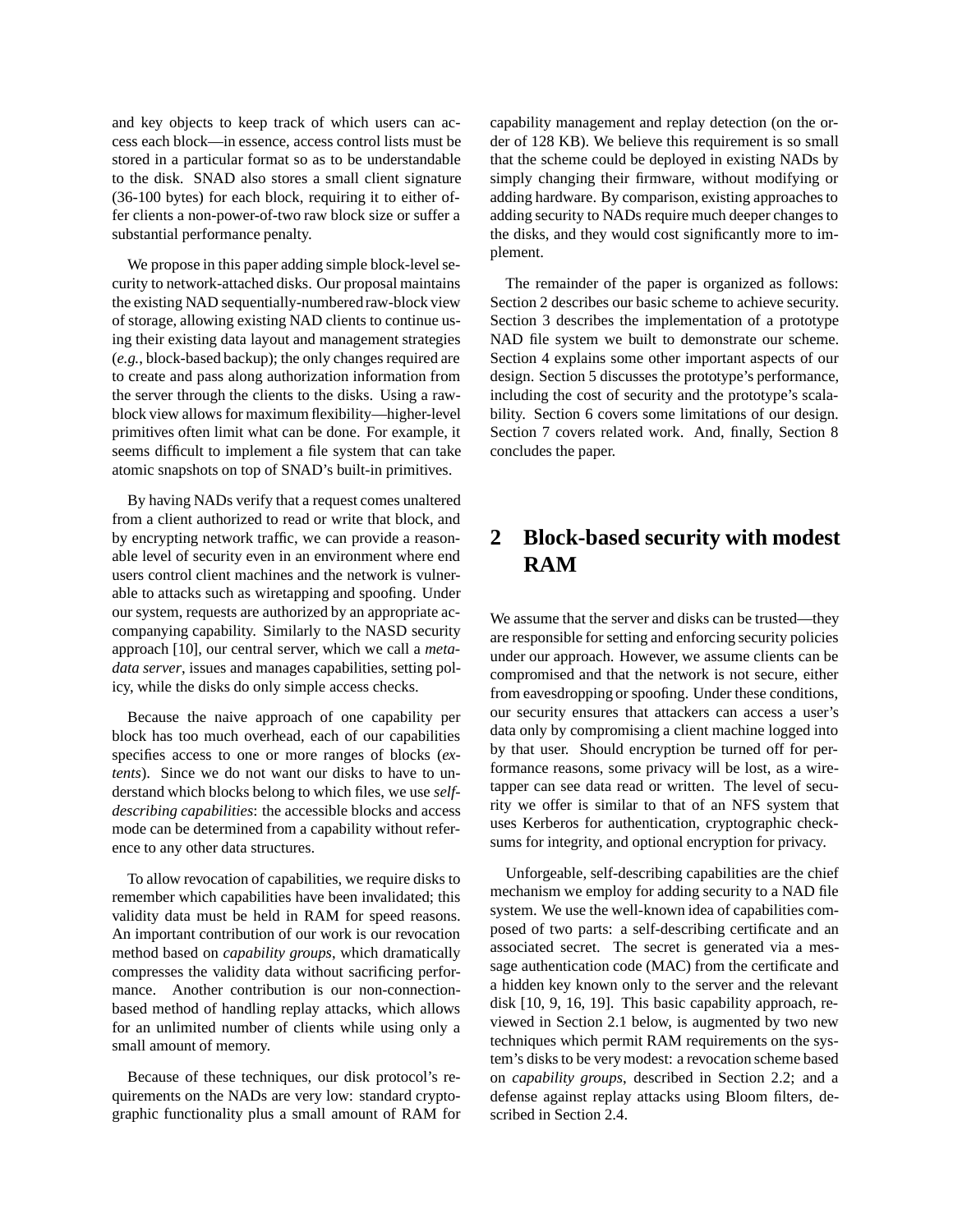|  |  | group ID $\vert$ capability ID $\vert$ disk ID $\vert$ extents $\vert$ mode |  |  |  |
|--|--|-----------------------------------------------------------------------------|--|--|--|
|--|--|-----------------------------------------------------------------------------|--|--|--|

Figure 1: **Contents of a capability.** The group ID and capability ID are used in our new revocation scheme. The disk ID, extents, and mode describe the access granted by the capability.

#### **2.1 The basic capability scheme**

Our protocol for using capabilities is similar to that of NASD [10, 9] and SCARED [19], except that our capabilities describe access in terms of blocks rather than objects. Intuitively, a capability is a self-descriptive certificate that grants a specified type of access to parts of a disk (see Figure 1) when used with an associated secret. Our capabilities contain a group ID and a capability ID, which are used for revocations as explained in Section 2.2; a disk ID, which specifies the disk to which this capability applies; a list of *extents*, the ranges of physical blocks for which access is being granted; and an access mode (read, write, or both).

The secret is used to prevent forgery of illegal capabilities or of illegal requests using legal capabilities, as we now explain. The secret is generated using a *keyed-hash message authentication code*, or MAC [1]. A MAC function *h*(data*,* key) returns a string mac of fixed length with the following *unforgeability property*: without knowing the value of key, it is infeasible to find *any* new pairs of mac and data such that mac  $= h$  (data, key). MAC functions can be computed quite efficiently in practice, unlike public-key signatures.

Every capability *c* is associated with a secret *h*(*c, k*), where *k* is a secret key shared by the metadata server and the disk whose ID is specified in *c*. (There is a different key for each disk.) The use of this secret is best explained by an example. Figure 2 shows a client opening a file for the first time, and then reading or writing some data. To open the file, the client contacts the metadata server associated with the file. If the file's metadata is not cached at the server, the server must retrieve it from the relevant disk, shown by dashed lines in the figure (the metadata server accesses the disk in the same way that the client does, which we explain below).

The server checks if the client is permitted to access the file, and if so it gives the client the following: (1) the list of physical blocks comprising the file (its *blockmap*), (2) a capability  $c$  for the file's blocks<sup>1</sup> with the requested access mode (read, write, or both), and (3) the secret



Figure 2: **Opening and accessing a file.** When a client wishes to access a file, it talks to the metadata server to get a capability *c* and its associated secret  $s = h(c, k)$ . The client can then access the file directly from disk. The disk verifies that the access is authentic by checking that the client has correctly computed the "double MAC"  $m = h(op, s) = h(op, h(c, k))$ .

 $s = h(c, k)$  associated with *c*. The server's reply (in particular *s*) must be sent over a secure channel (shown by a darker line in the figure) to prevent eavesdroppers from learning the secret needed to use the capability. A secure channel can be obtained by encrypting under a block cipher using a session key established by an authentication protocol such as Kerberos.

Next, in order to read or write data from or to the file, the client issues block requests to the disk using the capability that it obtained. More precisely, the client sends to the disk an operation *op* that consists of (1) the type of access (read or write); (2) the range of physical blocks to be accessed; and (3) in case of a write operation, the data to be written. Together with *op*, the client also sends the capability *c* provided by the server and a MAC  $m = h(op, s)$ , where *s* is the secret associated with *c*. Because  $m = h(op, s) = h(op, h(c, k))$ , we call this trick the "double MAC". (The double MAC is not new; the earliest references we know of are Gobioff *et al.* [10] and Mittra *et al.* [16].) The disk can verify that the MAC is correct since it receives both *c* and *op*, and it has the secret key *k*. Note that the double MAC serves a double purpose: (1) it is a proof that the client knows *s* and thus has been authorized to use the capability *c* to issue the operation *op*, and (2) it prevents *op* from being tampered with, because if an attacker changes *op* it would not know how to compute the required new MAC. <sup>2</sup>

<sup>1</sup>For simplicity, this example assumes that the file's blocks can be described using only one capability; in practice, highly fragmented files may require multiple capabilities because capabilities have a fixed size so that they can fit in a packet.

<sup>2</sup>The reader might be wondering whether the application of a MAC to its own output has somehow compromised its cryptographic properties. This is not the case, and the intuitive argument is as follows: Sup-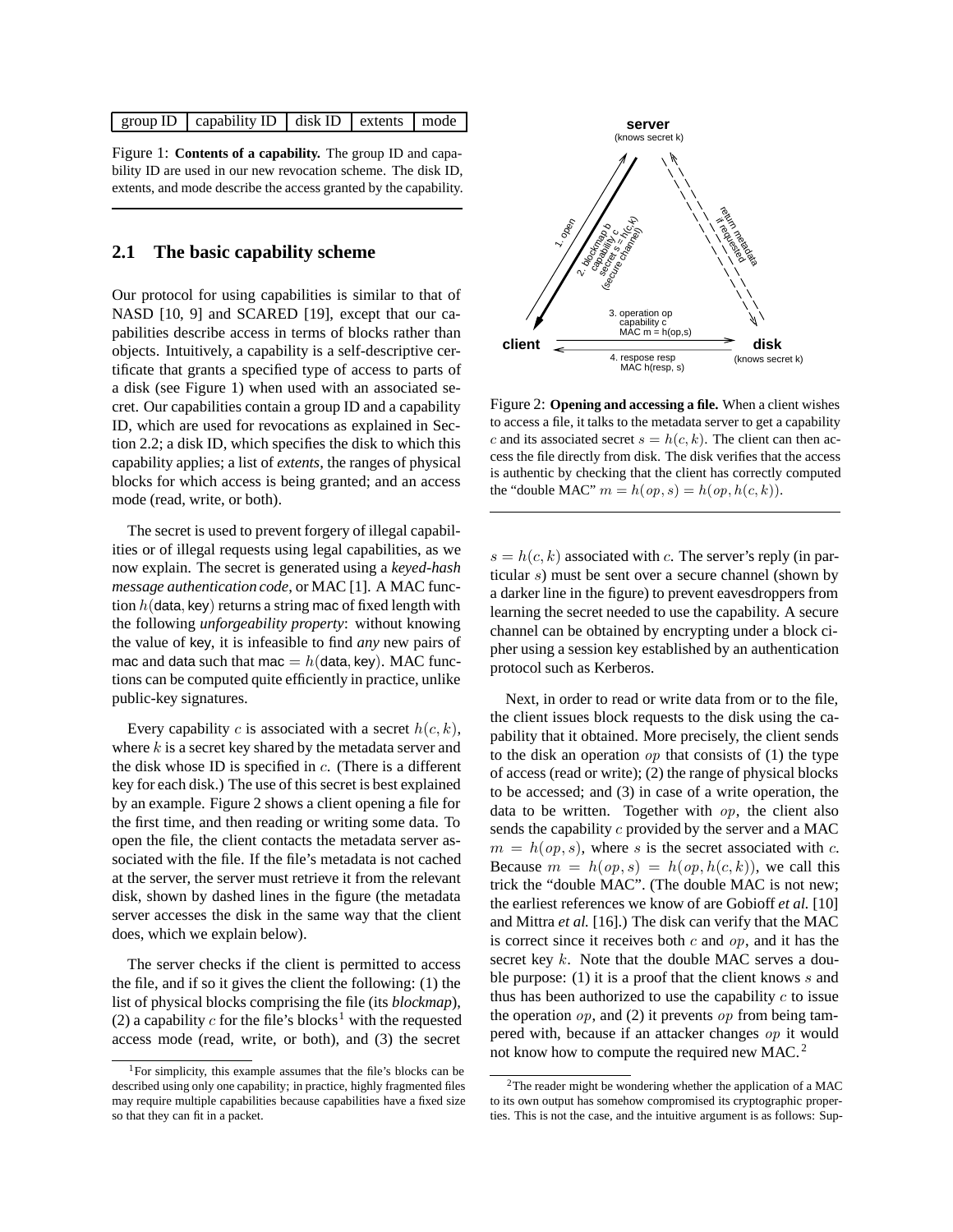Once the disk has checked and executed the requested operation *op*, it sends back a response *resp* together with *h*(*resp, s*). Here *resp* contains data (if the request was a read) or simply an acknowledgment (if the request was a write). The client verifies that *h*(*resp, s*) was computed correctly, which prevents responses from being forged.

For simplicity, we presented this example without encryption for privacy. One simple way of adding encryption involves the server also giving the client a session key *e* and a token, which is *e* encrypted under *k*; the client and disk encrypt their messages using *e*, prepending the token in the clear so the disk can figure out which session key to use.

#### **2.2 Revoking capabilities**

A revocation is required whenever a client should no longer have the access granted by a previously issued capability—due, for example, to a change in file permissions, or a file truncation or deletion. We seek a revocation scheme that is memory efficient, so that it can ideally be implemented in existing network-attached disks by simply changing their firmware (rather than, say, adding more hardware to them). The difficulty is that such disks have little memory and most of it is used to cache data (a typical cache size is 4 MB). It is thus important that the adopted scheme not take much memory: tens of kilobytes would be excellent, while megabytes would probably be too much.

Earlier schemes described in the literature, such as NASD [10] and SCARED [19], use object version numbers for revocations. In these systems, capabilities confer access only to a particular object version, so incrementing an object's version number suffices to revoke all old capabilities for it. Although this makes sense for variable-length objects, whose headers must be read first to find out where the desired data actually resides on disk, it is problematic for blocks: changing the permissions of a file would require updating a potentially large number of version numbers. For example, a 512 MB file could require updating 1 million version numbers, which would span 8 thousand blocks assuming 32 bits per version number.

Thus, we need a scheme that allows direct revocations of capabilities, without having to access the blocks to which the capability refers. A simple and economical method is to assign capability ID's to each capability so that the disk can keep track of valid capabilities through a bit vector. By doing so, it is possible to keep track of 524,288 capabilities with 64 KB, a modest amount of memory.

As a further optimization, we can assign the same ID to different capabilities, thereby reducing the number of possible revocations that need to be kept track of, but at the cost of not being able to independently revoke capabilities that share an ID. It makes sense to group together all the capabilities describing the same kind of access to different parts of one file, because they are almost always revoked together (the exception being partial truncation). One can further group together capabilities for the same file with different access modes; this makes file creation and deletion cheaper at the cost of making permission changes (*e.g.*, chmod), which are rare, slightly more expensive.

This straightforward approach has a problem though: once an ID is revoked, its bit in the revocation vector must be kept set *forever*, lest some attacker hold the revoked capability and much later illegally use it again if the bit were cleared. Therefore, no matter how large the number of ID's, the system will sooner or later run out of them.

One way to solve this difficulty is to change *k* (the secret key shared by the disk and metadata server) whenever ID's run out, causing all existing capabilities to become stale. The disk's bit vector can now be cleared without fear of old invalidated capabilities springing back to life and posing a security threat.

This scheme has the unfortunately problem that when *k* is changed all capabilities become stale at once and will be rejected by the disk, so all clients need to go back to the metadata server to get fresh capabilities. Therefore, the metadata server may get overloaded with a shower of requests in a short period. We call this the *burstiness problem*.

We solve the burstiness problem by using *capability groups*. The basic idea is to place capabilities into groups, and to invalidate groups when the system needs to recycle ID's. Intuitively, this avoids the burstiness problem because only a *small fraction* of capabilities is revoked when system runs out of ID's. More precisely, each capability has a capability ID and a group ID. The disk keeps a list of valid group ID's, and for each valid group, a bitmap with the revocation state of ID's. To know if a capability is still valid, the disk checks if its group ID is valid and, within that group, whether the capability ID is not revoked. To recycle the capability ID's

pose that it was feasible for an adversary who does not know the value of *k* to produce values *m*, *op*, and *c* such that  $m = h(op, h(c, k))$ . Then by the unforgeability property of *h* mentioned above, the adversary must know the value of  $h(c, k) = s$ . Thus, the adversary can produce *c* and *s* such that  $s = h(c, k)$ . Therefore, by applying the unforgeability property again, the adversary must know the secret key *k*, a contradiction.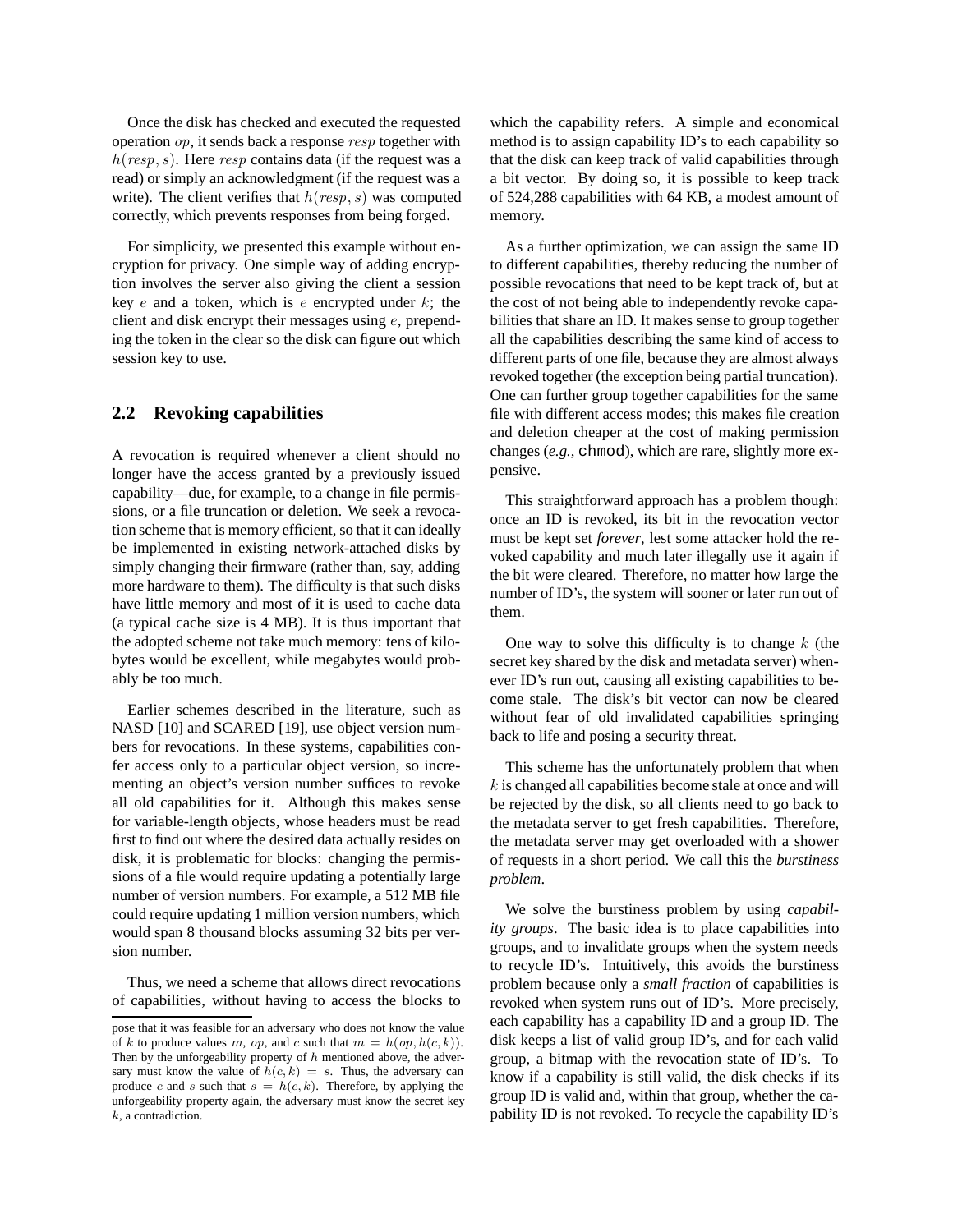| <b>Group ID</b>             |         | <b>Revoked capability ID's</b> |
|-----------------------------|---------|--------------------------------|
| Index                       | Counter | (bitmap)                       |
|                             | 10      | 100010001000                   |
|                             |         | 001111011010                   |
| $\mathcal{D}_{\mathcal{L}}$ | 14      | 111011111000                   |
|                             |         |                                |
| 63                          |         | 000011010111                   |
|                             |         |                                |

Figure 3: **Keeping track of revocations.** The table used by the disk controller to keep track of revoked capabilities.

in a group, the group ID is removed from the list of valid groups and it is replaced with a new group ID.<sup>3</sup> Then, all capability ID's of the new group are marked valid.

In our particular implementation, we divide a group ID into two parts: a 6-bit index and a 64-bit counter. The index part is used to index a 64-entry table, each entry of which contains a counter and 8,128 bits of revocation data (see Figure 3). The table requires  $64 \times$  $(8128 + 64)$  bits or 64 KB of RAM and supports up to  $64 \times 8128 = 520, 192$  simultaneous capabilities. A capability is checked by looking up the entry corresponding to the index part of its group ID, and verifying that the counter matches the one in the capability's group ID. If so, the bit corresponding to the capability ID is tested. Revocation of a capability is done similarly. Group invalidation is done by clearing the group's bitmap and incrementing its counter, effectively replacing its group ID with a fresh new one. All these operations are very quick (small constant time) and space efficiency is excellent: each capability takes on average less than 1.01 bits.

Note that capability groups alone do not reduce the total work on the metadata server over time, but the work gets spread over a longer period, avoiding the burstiness problem. We have done simulations with real trace data that confirm our predictions. Our simulations show that the peak load on the metadata server is reduced significantly with this technique (see Section 4.1 for more details).

#### **2.3 Network partitions**

When a network partition separates the metadata server from a disk, the server is unable to revoke capabilities for that disk, resulting in the access permissions of files on that disk effectively being frozen; in some systems, this could be considered a security breach. To avoid this problem, we can require the metadata server to periodically refresh the table of groups and capabilities of each disk. If a disk does not receive a refresh message within a certain period of time, it disallows all accesses until it receives the expected server refresh.

Of course, such a scheme can be disabled if the system administrator believes that the overhead of the refresh messages is too high for the protection it provides.

#### **2.4 Preventing replay attacks**

While it is infeasible for an adversary to forge new requests, it is trivial to replay requests that have already been sent to a disk. Hence, a NAD file system that operates using an unsecured network must have robust defenses against replay attacks. (Note that replay attack prevention is harder than duplicate detection [2, 12], which assumes all parties are honest.) Fortunately, it is possible to achieve this at low cost in memory and computation, without requiring per-client information. The method, which we believe is novel in the context of replay attacks, employs a data structure called a Bloom filter [4] to remember recent requests.

Bloom filters are a highly efficient way of performing approximate set-membership queries; given a membership query, they answer either "probably an element" or "definitely not an element". A Bloom filter consists of an array of *K* bits, denoted  $b_1, b_2, \ldots, b_K$ , together with  $n \geq 1$  hash functions,  $f_1, \ldots, f_n$ . The hash functions are chosen randomly from a family of independent hash functions at filter construction time; each maps requests to integers in  $\{1, 2, \ldots, K\}$ . The filter is defined to be *empty* when all bits are 0. A request  $r$  is added to the filter by setting the bits with indices *f*<sub>1</sub>(*r*)*, f*<sub>2</sub>(*r*)*,... , f<sub>n</sub>*(*r*)—*i.e.*, we set  $b_{f_i(r)} = 1$ , for all *i*. To answer the question "is request  $r$  in the filter?", we reply "probably" if  $b_{f_i(r)} = 1$ , for all *i*, and "definitely" not" otherwise.

A disk can detect replays by keeping a list of seen requests in a Bloom filter. When a new request arrives, the disk checks to see if it is already in the filter. If the filter reply is "definitely not", the disk can safely proceed to process the request after adding it to the filter as it cannot be a replay. Otherwise, it is likely that the request has already been issued in the past, so the disk sends a replay rejection message. The client continues to retransmit a request until it receives either an acceptance or rejection message for that request. If it gets a reply rejection message, it changes the request's nonce (so that it hashes differently) and continues retransmitting. For the nonce, we

<sup>3</sup>Note that the group ID's *cannot* be recycled, which means that in theory the system will eventually run out of space. But by using relatively few bits for the group ID's—say 64 bits—it will take longer than the life of the system for that to happen.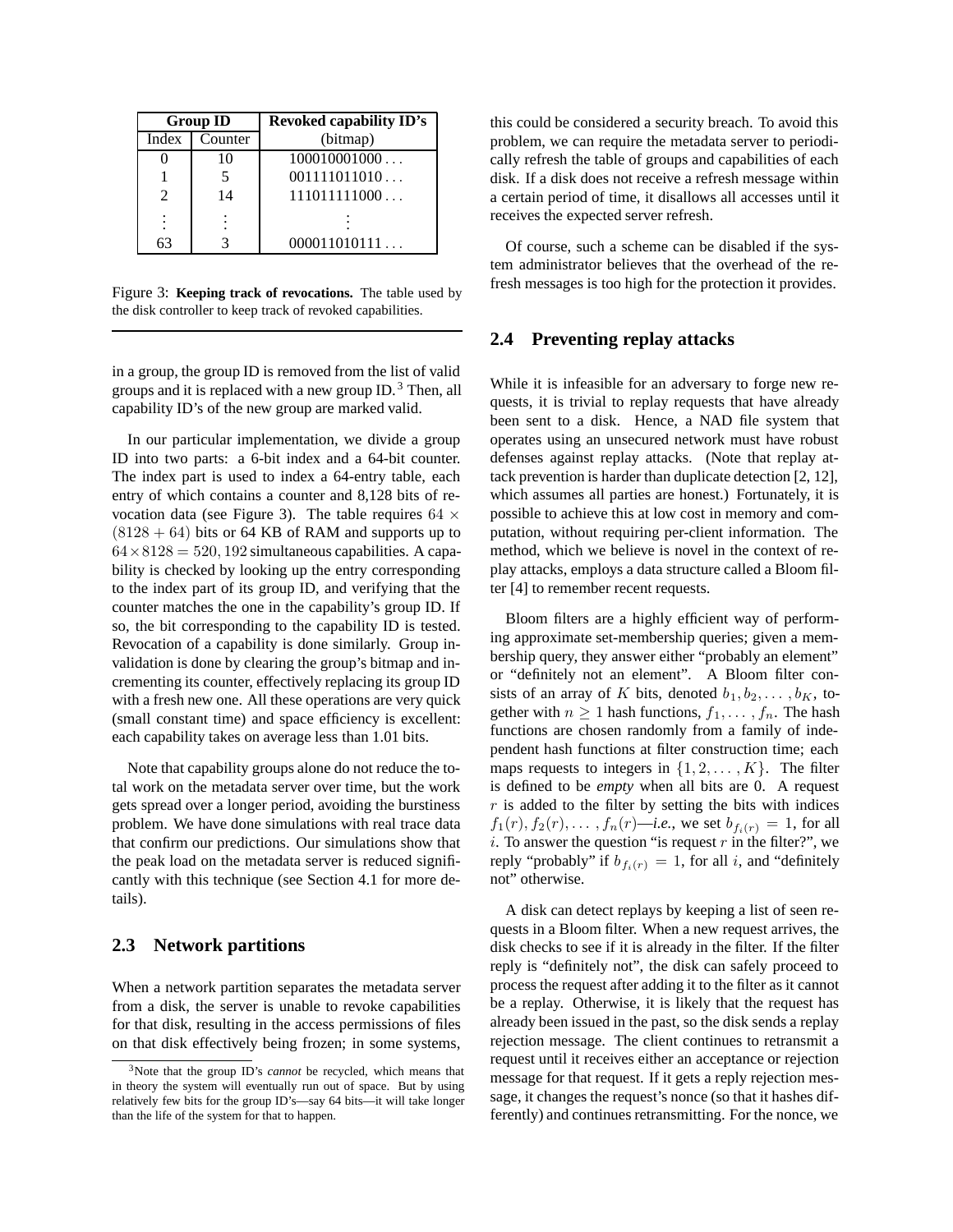use a small sequence number, which serves no other purpose. Note that in a system with message losses, a client may sometimes end up executing its own request multiple times consecutively, but this is not a problem when requests are idempotent.

Of course, after enough requests have been added, the filter will begin to have a non-negligible false-positive rate. We consider a filter in need of replacement when more than a fixed proportion of its bits are set. We implement filter replacement by maintaining several filters at the disk together with a monotonically-increasing *epoch number*, which is periodically checkpointed to disk. Each filter is associated with a recent epoch. When the filter corresponding to the current epoch needs replacement, the disk increments its epoch number, deletes its oldest filter, and starts a new filter to handle the new epoch. On reboot, the epoch number is incremented by the number of filters; this prevents replaying messages sent while the disk was down.

A client sends what it believes to be a disk's latest epoch number—each disk message includes the current number—with every message to the disk. If the epoch number in a client request is too old (*i.e.*, more out of date than the number of filters being maintained), the request is rejected. Otherwise, it is checked against the appropriate Bloom filter. In this way, the switch to a new filter can be made transparent to active clients of the disk. (Clients idle sufficiently long will have their first request rejected due to its out-of-date epoch number.)

It is worth pointing out the following optimization: instead of applying the hash functions to the whole request *r*, which can be quite large (*e.g.*, it includes the data in a write operation), it suffices to apply them to just the request MAC  $m = h(op, s)$  (described in Section 2.1), which is only a few bytes long. Note that the request epoch number and nonce are included in the operation *op*, which is guarded by the MAC, preventing an attacker from altering them.

Another optimization involves not storing read requests in the Bloom filter, allowing for even smaller filters. Note that read requests need only be checked if encryption is turned off. And even in that case, it may not be necessary to check *recent* read requests, because the attacker could have snooped on the reply of the original read. Thus, only very old read requests need to be filtered out, and this can be accomplished by simply verifying that the request's epoch number is valid; there is no need to use the Bloom filter at all. (Epoch numbers should be periodically advanced with this optimization.) Our performance numbers do not include this optimization.

Our method to prevent replay attacks with Bloom filters is simple, robust, and frugal. In contrast, existing methods such as [3], which keep per-client state, have two drawbacks: (1) they can support only a limited number of clients when constrained to use similarly small amounts of memory, and (2) they require the extra complexity of authenticating clients to the disk to guard against a rogue client claiming too large a share of the client-state table.

Our approach is also different from NASD, which relies on a real-time disk clock and expiration times instead of an epoch number that can be bumped at any time. Unfortunately the NASD scheme limits the maximum rate of requests that NASD can handle to the maximum size of its recent-request list (stored using a less spaceefficient array) divided by its expiration time [9]. This could be a problem if many requests hit the disk cache.

#### **2.5 Consistency attacks**

If leases (*i.e.*, locks with timeouts) are used to cache filesystem data at the clients, an attacker that wishes to create consistency problems can proceed as follows: A client gets a lock for a file and issues a write request. The attacker then launches a denial-of-service attack to simultaneously capture and obliterate the write request (and subsequent retries) so that it never reaches the disk. After the lock has expired, the attacker sends the captured write request to the disk, which executes the write without the lock held, potentially causing consistency problems.

To guard against this type of attack, the system could invalidate requests that are outstanding when the lock expires. To do that, the metadata server could revoke all capabilities issued to the client that holds the expired lock; the metadata server then waits until the disk has acknowledged the revocations before it breaks the lock.

#### **2.6 Data structures and disk functionality**

Our addition of security to a NAD file system requires several data structures, which are listed in Figure 4. At the metadata server, we maintain a hash table of all valid capabilities for use in performing revocations: whenever the access to a file changes, we need to find all capabilities associated with that file and revoke them. The server also maintains copies of each disk's valid group list plus the number of valid and revoked capabilities in each group so that it can quickly choose which group to invalidate next.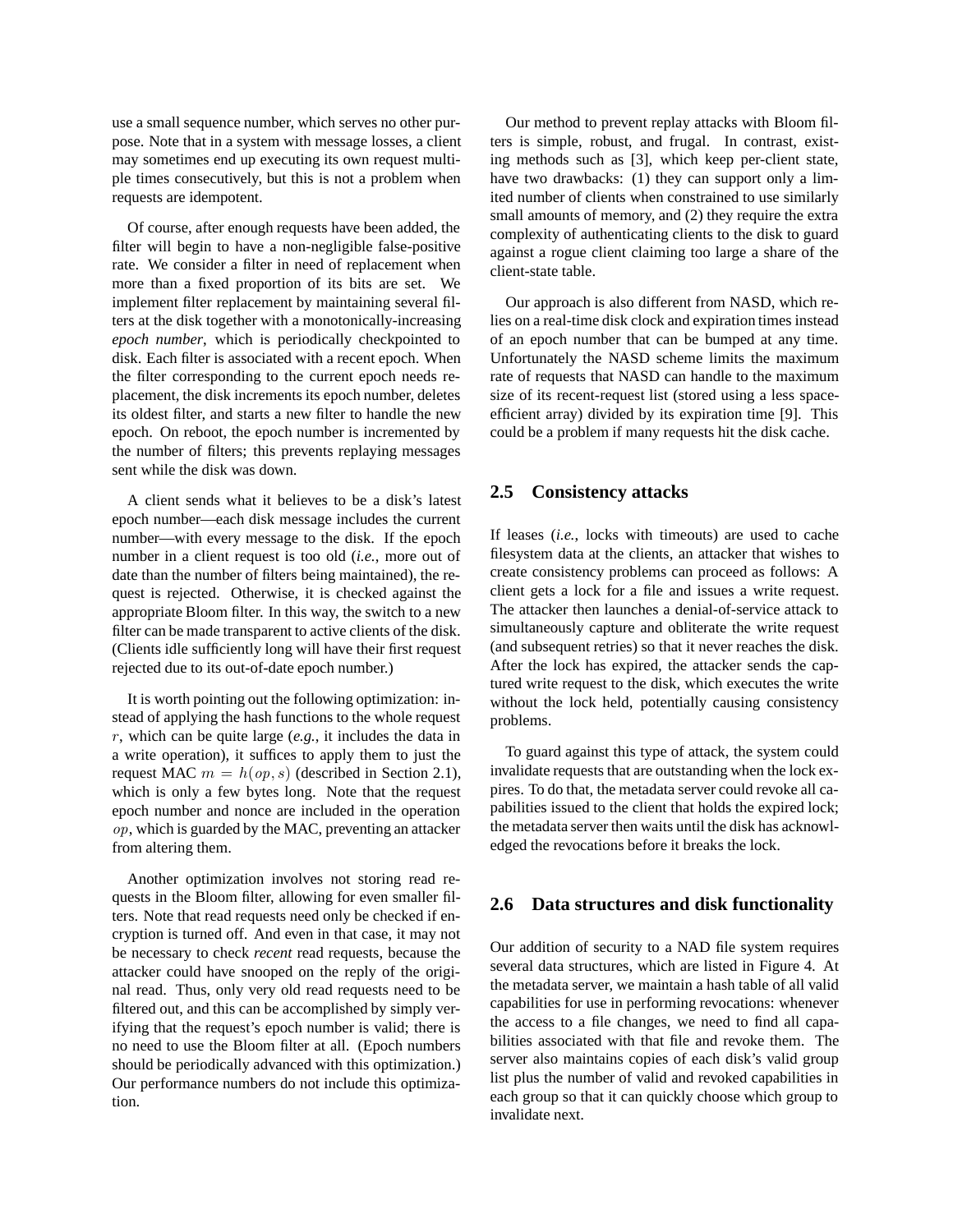#### **At the metadata server:**

- *•* hash table of all currently valid capabilities, indexed by inode number
- *•* for each disk, a list of valid groups, with the number of valid and revoked capabilities in each

#### **At a client:**

*•* a cache of capabilities issued to this client that are not known to have been revoked

#### **At a disk:**

- one counter and bitmap per valid group (64 KB)
- *•* Bloom filters of recent requests (64 KB)

Figure 4: **Additional data structures for security.**

| new functionality                                       | equivalent lines of C |
|---------------------------------------------------------|-----------------------|
| cryptography                                            | 340                   |
| capability groups and revocations                       | 60                    |
| miscellaneous (refresh timer, RPC<br>handlers, logging) | 610                   |

Figure 5: **Additional disk functionality.** The left column describes the purpose of the additional functionality that would be required on a secure disk; the right column gives the number of lines of C devoted to that functionality in our software implementation.

Clients cache issued capabilities to cut down on metadata-server traffic. No invalidation protocol is needed because if a client uses a cached capability that is no longer valid, the disk will reject it, leading the client to request a new one from the metadata server. The data structures at a disk have already been discussed in the sections on capability management (Section 2.2) and replay attacks (Section 2.4).

Figure 5 lists the modest extra functionality required to add our block-based security to a NAD. Combined with the fact that the additional data structures could use as little as 128 KB of RAM (see Figure 4), this suggests that our approach requires minimal changes to disks.

### **3 Implementation**

We have implemented a prototype NAD file system, called *Snapdragon*, that uses our security approach. To do so, we modified Linux's existing kernel-based implementation of NFS version 2. (We used version 2 as a base because version 3 is not available as a loadable module, hindering debugging.) NFS and its utilities comprise about 45,000 lines of C. To this we added: (1)



Figure 6: **Snapdragon server and NAD.** When the Snapdragon server (snapd) receives a client request, it passes it to Linux's VFS, which invokes the underlying filesystem (ext2 in our case), which in turn issues block requests to the device driver rddev. The latter translates these requests to NAD requests containing "allow-all" capabilities.

new filesystem code comprising 7,500 lines (4,000 at the server and 3,000 at the client); (2) new disk functionality comprising about 1,000 lines (see Figure 5); and (3) a security library of about 14,000 lines, the vast majority of which was imported from openssl.

### **3.1 Overview**

Snapdragon clients run two kernel modules: a standard NFS lock daemon and a module that contains the core filesystem functionality, including requesting and caching capabilities and (partial) blockmaps. The second module exports through Linux's Virtual File System (VFS) interface the new filesystem type "snapfs".

The Snapdragon metadata server consists of a filesystem kernel module (snapd), a device driver (rddev) and a lock daemon (lockd). Lockd is identical to NFS's. Snapd and rddev are shown in Figure 6. Snapd translates client requests into the filesystem-independent operations. In Linux such operations are handled by the VFS layer, which invokes filesystem-specific code (in our case ext2) that implements the operation by issuing low-level block requests to the device driver, rddev in this case. Rddev translates these block requests to messages to the disk controller (NAD) using the same protocol as the clients use, but using "allow-all" capabilities. This architecture allows Snapdragon to be independent of the underlying file system and allows the data layout on remote disks to be exactly the same as if the disks were local. This has nice implications for deployment as we explain in Section 4.3.

The Snapdragon disk controller is implemented as a PC connected to the network. The PC runs a small multithreaded user-level program that listens for, checks, and executes block requests.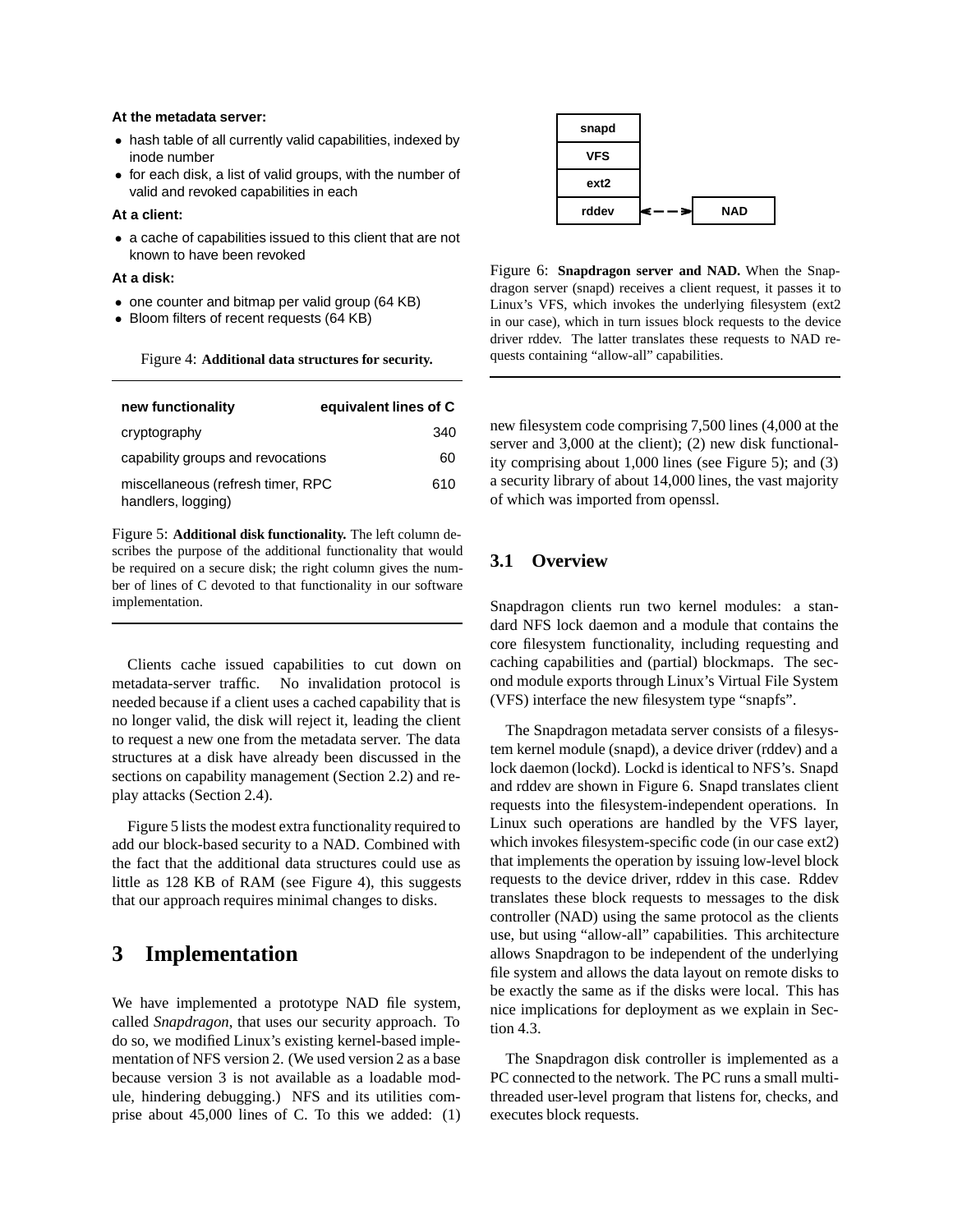#### **3.2 Changes to the NFS protocol**

The Snapdragon metadata server implements a superset of the NFS protocol. Snapdragon clients do not issue the NFSREAD and NFSWRITE RPCs to the metadata server, because reading and writing are handled locally at the client by issuing block read and write requests directly to the relevant NAD based on cached blockmaps and capabilities. Unmodified legacy NFS clients can continue to talk to a Snapdragon metadata server using standard NFS RPCs. Metadata consistency is ensured because all metadata commands are still handled by the server.

Three commands were added to the NFS protocol: OPEN, CLOSE, and GETCAPS. When issuing a GET-CAPS call, the client passes a file handle, an access mode, and a range of logical blocks in the file, presumably because it would like to read or write these blocks in the future. The metadata server returns a blockmap specifying the corresponding physical blocks and capability(s) giving the client the requested access to the requested blocks. To keep messages within a reasonable size, if the range of requested blocks is very large or fragmented, the server returns a blockmap and set of capabilities which cover a range as large as possible, and the client must send another request for the remaining blocks.

Because GETCAPS returns a blockmap as well as capabilities, we can invalidate a file's blockmap by revoking the file's capabilities: any attempt by a client to use the old blockmap will result in an revoked-capability error from the disk, forcing the client to do a GETCAPS before it can proceed, giving it the new blockmap.

The OPEN and CLOSE commands are necessary only for caching file contents at the client, not for security. In our system, every open file is in either *exclusive* or *non-exclusive* mode. A file is in exclusive mode if either precisely one client has it open (reading or writing) or no client has it open for writing. When a client has a file open that is in exclusive mode, it knows that the file cannot undergo changes it is not aware of, and therefore it can cache the file's contents. In other situations, clients must use short timeouts on their cache in order to achieve acceptable levels of consistency. (We provide the same consistency as NFS.<sup>4</sup>) Because the server is notified whenever a client opens or closes a file, it knows when the exclusivity of a file changes, and can notify the clients that have that file open by using callbacks.

We take advantage of the need for an OPEN call, by piggybacking (on the reply to the client) a blockmap and capabilities for the opened file covering as many blocks as possible. This dramatically reduces the need for GET-CAPS calls.

One might think that the separation of metadata and data in a NAD file system would require appending to a file be given special treatment. It turns out that append operations can be subsumed under standard write operations, by using Unix's *bmap* function with the *allocate* flag set. This function maps a logical block of a file to a physical block. If the block is not yet mapped and the allocate flag is set, the block is allocated according to the specifics of the underlying file system. Thus, to append to a file, a client issues a standard GETCAPS call for write access to logical blocks beyond the current end of the file. The metadata server can then simply call bmap to simultaneously allocate and get the newly appended block.

#### **3.3 Capabilities**

The design of our capability format was guided by studying the properties of the AdvFS file systems at our 30 person research laboratory. Recall that a capability includes a fixed-size list of extents, which are contiguous ranges of physical blocks. Files occupy one or more extents; for example, /foo/bar might occupy blocks [243-256], [9323-9992], and [20-50]. In our file systems, a single extent covers, on average, 150 KB. Moreover, it turns out that 90% of files require four or fewer extents, and that 95% require 13 or fewer extents. Hence, we decided that any single capability would have space allocated for four extents. Files with more than four extents can be accessed with multiple capabilities.

#### **3.4 Bloom filter parameters**

We use two 32KB bloom filters (262,144 bits each). We determined the other parameters by optimizing, using statistical simulation, for the maximum number of requests on average that can be supported per epoch subject to a maximum false-positive rate, measured over the last 1,000 requests, of 0.1%. The resulting parameters  $n = 9$  hash functions and about 47% of bits used in a full filter—yield epochs lasting 18,640 requests on average, or 30 minutes under the request rate of the trace used in Section 4.1.

<sup>4</sup>A higher level of consistency could be implemented using the same basic technique as Spritely NFS [24]: channeling reads and writes for non-exclusive–mode files through the metadata server.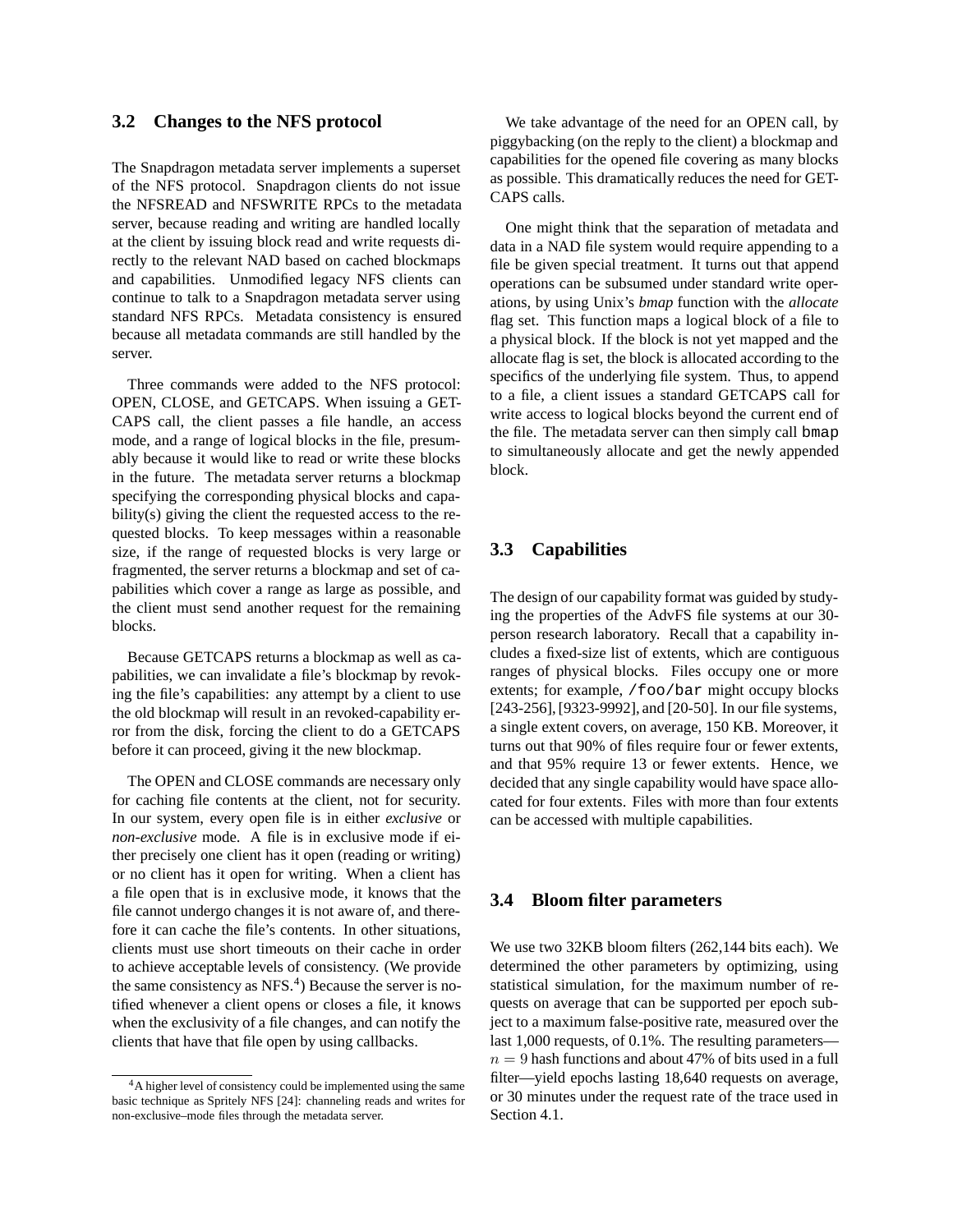#### **3.5 Cryptographic details**

Wherever a MAC is required, we use HMAC with the Secure Hash Algorithm SHA-1 [17]. This function returns 20-byte hashes, can be computed extremely fast, and possesses no known collisions. The client/server secure channel (see Figure 2) is achieved using the Blowfish block cipher algorithm [23] with a 16-byte key. When privacy is desired, we use DES encryption on messages to and from the disk.

Key management is rudimentary in the current prototype: all keys are read from configuration files and remain fixed indefinitely. Naturally, in a mature system, one could use a more elaborate scheme like the one described by Gobioff *et al.* [10].

#### **3.6 Packet security overhead**

Capabilities occupy 72 bytes using generous 64-bit values for block numbers. The replay epoch number has 64 bits, the nonce plus random padding for encryption use 128 bits, and the MAC has 160 bits. Thus, the total security data in a disk request is 116 bytes compared to up to 8192 bytes of payload.

### **4 Discussion**

#### **4.1 Practical benefit of capability groups**

Is the capability group method beneficial in practice? In particular, do capability groups reduce the burstiness of capability allocations, thus reducing the chance of the metadata server being overloaded? To answer this question, we simulated the behavior of secure NADs using the trace of a 500 GB file system used by about 20 researchers over 10 days [21]. The results are shown in Figure 7, which is a histogram of how many capability allocations were performed by the metadata server in each 1-second period. The amount of memory for capability storage was fixed at 64 KB. The black bars show results for the straightforward method of Section 2.2, which uses a single bitmap to store all capabilities; this is precisely equivalent to the capability group method, with the number of groups  $g = 1$ . The white bars are for a configuration using the same amount of memory, but divided into  $q = 64$  groups.

Note that for this particular workload, the metadata server could hardly be described as "overloaded": the peak load of around 500 capabilities/second can easily



Figure 7: **Using 64 groups instead of 1 substantially reduces the burstiness of capability allocations.**

be handled since it takes less than 2 ms to issue a capability. Nevertheless, these results demonstrate that the capability group approach substantially reduces burstiness. If the stress on the server were greater (*e.g.*, if it served more disks), the capability group approach would improve performance by reducing periods of overload.

### **4.2 Choice of underlying file system**

Our approach to security can be achieved by incrementally modifying most types of file systems. The major exceptions are file systems that store data from multiple files in the same block, such as ReiserFS [20] and FFS [14], which store the tails of multiple files in a single block. These file systems cannot be used because they require clients be given access to only part of a block, which our block-based capabilities cannot handle.

#### **4.3 Deployment**

Our approach is easy to deploy incrementally in existing legacy NFS environments. So long as the same underlying file system (and hence, disk layout) is kept, we could take existing disks with data and use them (without reformatting) as NADs by attaching them to the network via a controller that checks for capabilities and replay attacks. (Of course, this controller would have to be specially manufactured for use with our protocol.) By having our metadata server also export the Snapdragon file system via plain NFS, we can support legacy NFS clients, albeit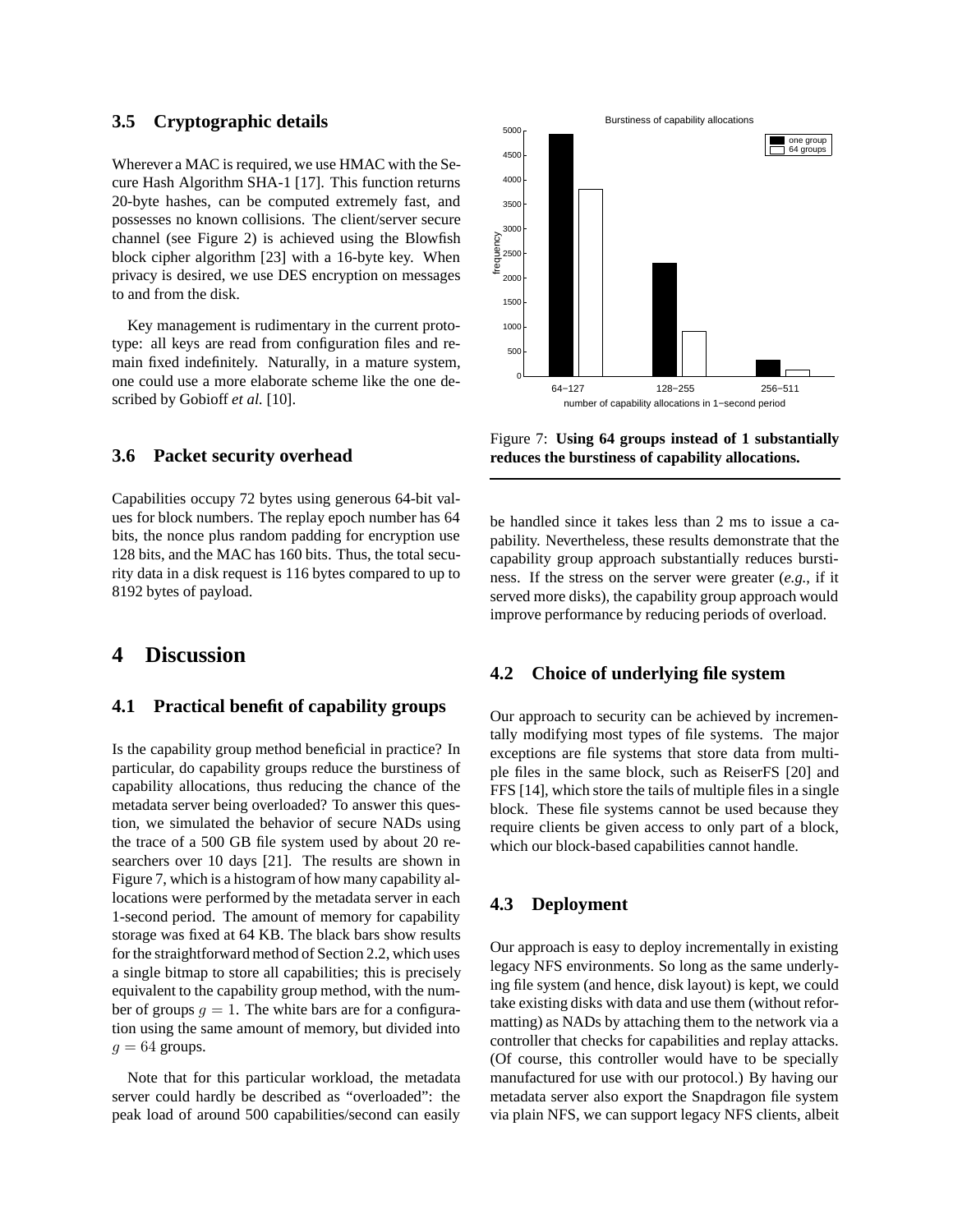with poorer performance. This allows an NFS system to be converted one client at a time.

### **4.4 Optional improvements to capability groups**

There are some improvements that could be applied to our basic technique of capability groups, which we now describe for completeness. However, for practical purposes we found that Snapdragon performed quite well even without these optimizations—in fact, our performance numbers in Section 5 do not include them.

Note that when a group is invalidated, there will be some *unintended revocations*, that is, valid capabilities will be revoked even though the permissions of their files have never changed. This of course does not break the correctness of the protocol: the client with an invalid capability can simply request a new capability from the metadata server. However, performance is affected because this procedure costs two extra network round trips: one when the client, unaware, attempts to use the invalid capability and gets rejected, and another round trip when the client requests the new capability.

It is desirable to minimize the number of such unintended revocations. An obvious strategy is to choose for invalidation a group with many revoked capabilities and few valid ones. In addition, one can exploit the fact that different capabilities have different (probabilistic) lifetimes. For example, a read-only capability for a shared library is unlikely ever to be revoked, whereas a read/write capability for a recently-created private file in  $/\text{tmp}$  is likely to have a much shorter lifetime. Thus, we could designate certain groups as volatile and others as stable, possibly with gradations in between, and assign capabilities to appropriate groups. Volatile groups would then become good candidates for low-cost invalidations.

Another way to minimize unintended revocations is to do background cleaning. When the metadata server is idle, it can help increase the number of available capability ID's by choosing one or more capability groups preferably groups with many entries in the revocation list—and slowly migrating their valid capabilities to other groups. Migrating a capability means issuing an equivalent replacement capability in a different group and giving it out to clients that have the old capability; the clients replace the old capability with the new one. Once all valid capabilities in a group have been migrated, the metadata server can invalidate that group without causing any unintended revocations. Note that this scheme requires the metadata server to issue callbacks to the clients.

## **5 Performance**

We ran experiments to evaluate the following: (1) the overhead of security, including MAC computation, capability revocation, and encryption; and, (2) system throughput and scalability under a bandwidth-intensive workload. Since the motivation of this work is to extend the performance benefits of NAD file systems to insecure environments, it is essential that the performance advantages of NAD file systems not be significantly reduced when security is added. We repeated each experiment using several different setups for comparison purposes.

The setups we used include the following: *non secure*, Snapdragon with all security turned off; *secure*, Snapdragon with access control, but without encryption; *private*, Snapdragon with access control and encryption; and, *NFS*, an NFS server with an attached local disk. Access control refers to the capability operations and replay detection needed to prevent unauthorized operations. Except where otherwise noted, encryption in this section refers to the encryption of all messages to and from the disk for privacy, and not to the encryption used for the client/server channel, which is part of Snapdragon's access control and hence present in both the secure and private setups. The non-secure setup does no MAC calculations, replay detection, capability operations, or encryption of any kind.

Our experiments were conducted on 3 to 8 Celeron 400 MHz PC's running Linux kernel version 2.4.12 and connected with a gigabit Ethernet switch. "Jumbo" 9,000-byte frames were enabled for network communications. Each machine has a locally-attached IDE disk with a maximum bandwidth of approximately 25 MB/second. In each experiment, one machine acts as the diskless metadata server, while others act as simulated disk controllers or diskless clients. (A simulated disk controller is the user-level program described in Section 3.1, which uses a raw disk partition as its backing store.)

A major difference between a real hardware NAD and our simulated one lies in the amount of memory available for the data cache. A commodity disk drive typically has a few megabytes, while the machines hosting our simulated NAD have 128 MB. Such a large cache would have a significant impact on NAD performance, because the disk controller could buffer and coalesce small random accesses into large sequential ones, improving the utilization of raw disk bandwidth.

Therefore, in order to make our simulated disk controllers more realistic, we limit their cache to 2 MB for these setups; that is, we force a sync to disk for ev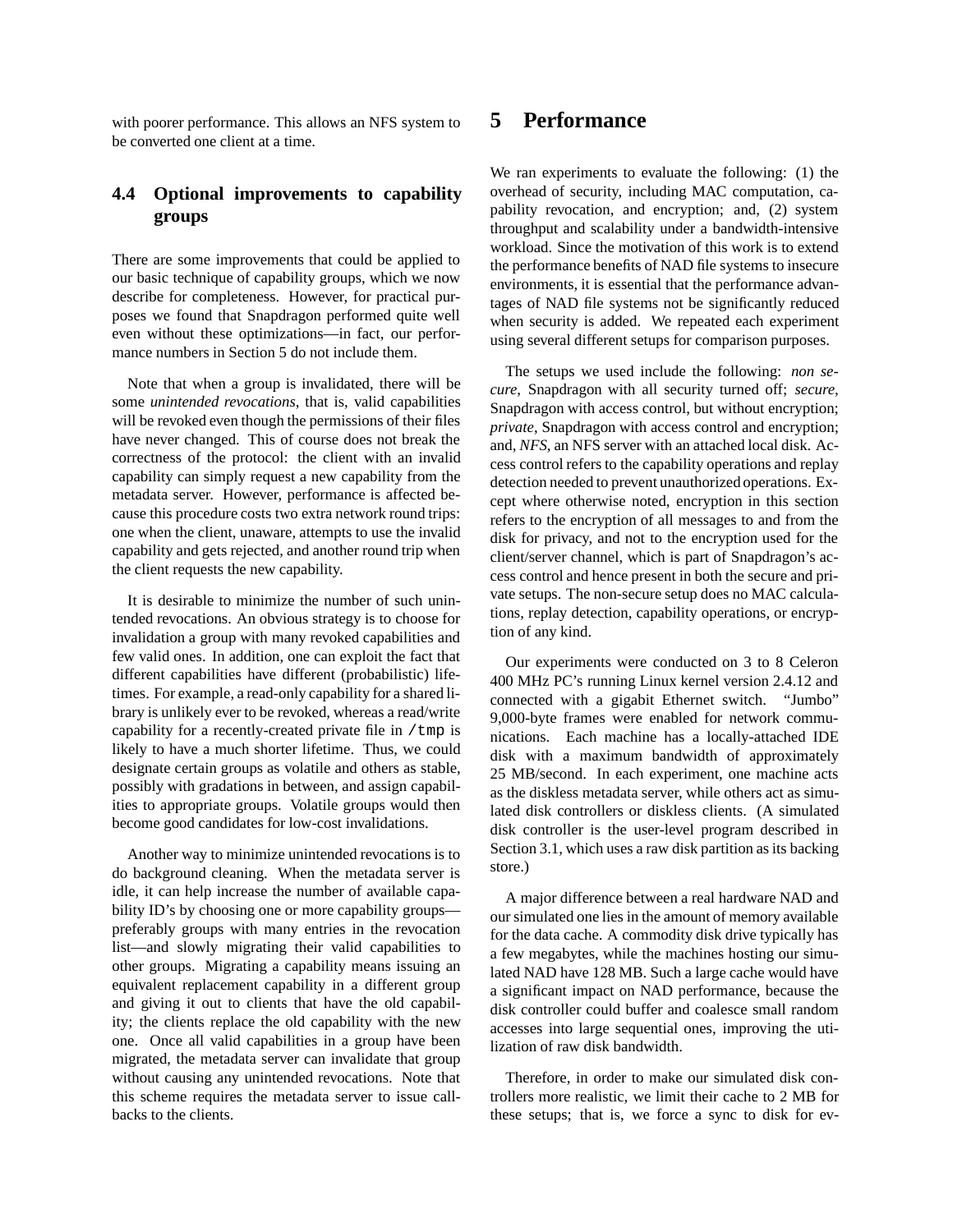ery 2 MB of dirty data that a simulated NAD receives; such scheme is appropriate for the streaming performance tests that we ran. In addition, we took the following measures to minimize the unintended effects of buffer caches: we freshly mounted the file systems and invalidated all block-device buffer caches before each experiment started, and flushed all buffer caches and unmounted the file systems before each experiment completed.

The capability scheme used in the experiments is the capability group method as described in Sections 2.2 and 3.4. But with the parameter values suggested there, group invalidations are very rare. To ensure the experiments included any performance implications of group invalidations, we used a much smaller store of capabilities—a strictly pessimistic alteration. Specifically, we set the number of groups (*g*) to 20, and the maximum number of capabilities in each group  $(w_B)$  to 500, allowing a maximum of 10,000 allocated capabilities. Therefore, for every 500 capabilities allocated beyond the first 10,000, a group needed to be invalidated.

#### **5.1 Latency breakdown**

We ran a set of micro benchmarks on Snapdragon and measured the latency of each operation in order to evaluate the various overheads associated with our security scheme. All the latency benchmarks were run on a collection of 700 files, each of size 4 KB. In each benchmark, a fixed filesystem operation (*e.g.*, read or chmod) was performed on each of the files in a randomized order. For the read and write cases, the metadata server, simulated NAD, and client driver were instrumented to report the time spent in fine-grained sub-operations.

Figure 8 shows the latency breakdown of the read and write operations with empty and synchronous writethrough caches respectively. The physical disk access time averaged 9.3 ms for reads and 10.2 ms for writes. The MAC computation overhead was 0.4 ms and the encryption overhead was 1.4 ms. The disk-communication latency for all operations was 1.6 ms. If the client needs to request a capability for an operation, it requires an additional round trip from the client to the metadata server, which costs 2.3 ms. If a client attempts to use a revoked capability (not shown), it will get a rejection from the disk, which costs an extra 1.8 ms (secure setup) or 2.5 ms (private setup).

Figure 9 shows the latency of metadata operations. The chmod operation involves a round trip from the metadata server to the simulated NAD that requires MAC computation, while the unlink operation involves multi-



Figure 8: **Latency breakdown of read and write operations** for non-secure setup (non), secure setup (sec), and private setup (pri). Operations labeled with "nocap" means that the client does not have the appropriate capability and thus it has to request one to the metadata server. Latency is divided into the following categories: communication to the metadata server (CommToMeta), communication to the disk controller (CommToDisk), disk access, and security (including MAC computation and encryption).

ple such trips because ext2's unlink code writes multiple disk blocks. The open operation involves both MAC computation (to compute the secret *s*) and encryption of the capability, whether or not encryption for privacy is used. For operations that do not require revocations, the overhead for access control is less than 1 ms and the overhead for privacy is less than 3 ms. The operations involving revocations (*i.e.*, chmod-rev and unlink-rev) require an additional round-trip from the metadata server to the disk, roughly 1.4 ms.

In summary, access control (*i.e.*, MAC computation and replay detection) increases the latency of reads and writes by less than 0.5 ms (5%); encryption an additional overhead of 1.4 ms; and capability revocation increases the latency of read or writes latency by roughly 2.3 ms. For metadata operations, access control costs can cost 1 ms and privacy can cost 3 ms for certain operations.

#### **5.2 Aggregate throughput and scalability**

We ran a benchmark to measure the bandwidth of reads and writes by multiple clients on a single disk with various file sizes. There were 6 clients in our experiments, each running on a separate machine. Each client opened one file at a time and sequentially read or wrote in 64 KB chunks. Each experiment lasted between 5 and 25 min-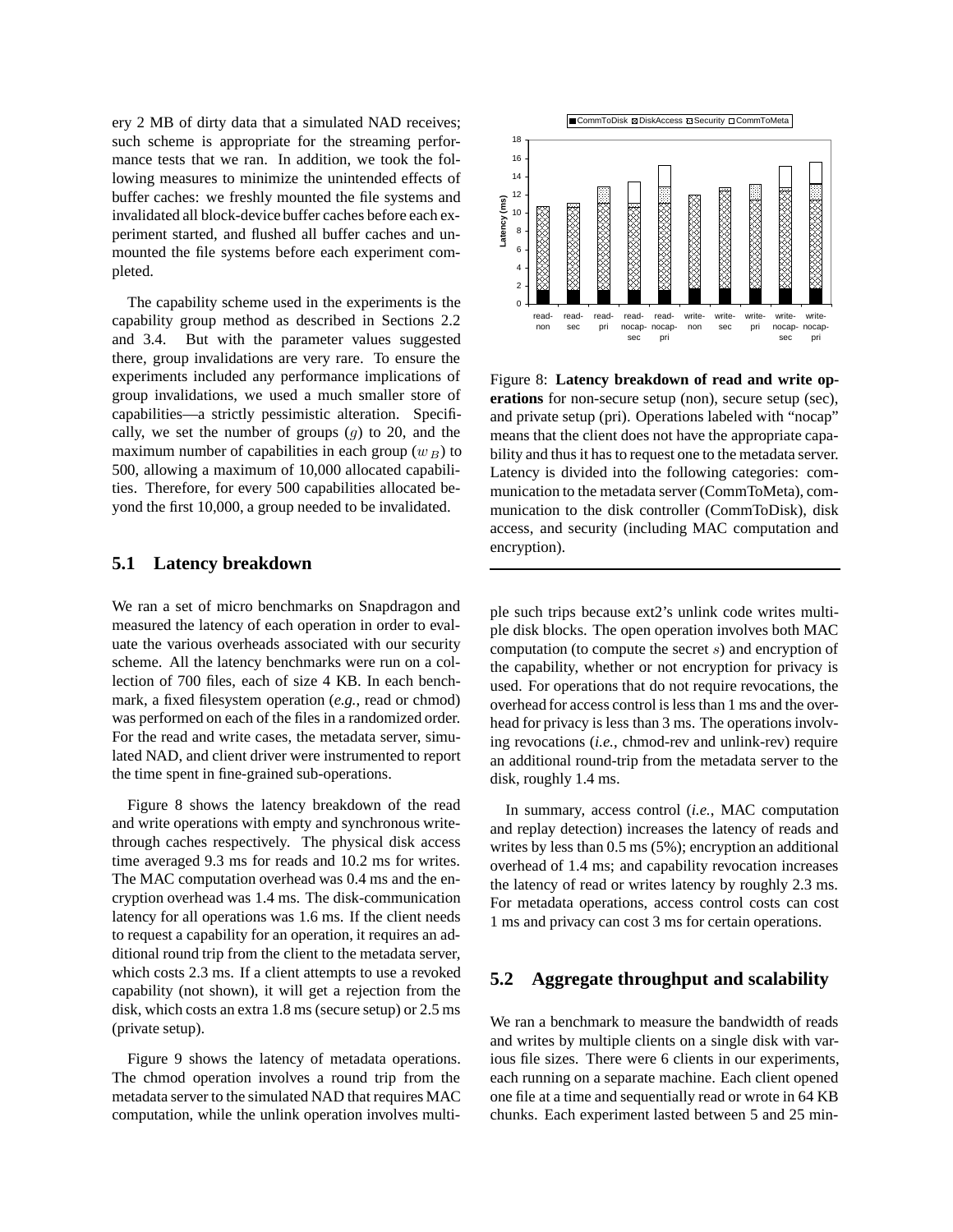

Figure 9: **Latency of metadata operations** under the non-secure, secure, and private setups. Operations labelled with "rev" require a capability revocation message to be sent from the metadata server to the disk.

utes. All the files were stored on the same disk, but no file was accessed by more than one client or more than once during each experiment. All files within an experiment have the same size, but size varies from 4 KB to 4 MB between experiments.

The larger the file size, the less open/close overhead is incurred per transferred byte. There is also overhead associated with capability-group invalidation; the benchmarks using file sizes of 4 KB and 16 KB accessed more than 10,000 files and hence triggered group invalidation.

Figure 10 shows the system throughput as a function of file size for the write benchmarks. (The read benchmark results have similar trends and are not shown.) With file size 256 KB or less, the secure and non-secure setups have comparable bandwidth. With file sizes larger than 256 KB, the secure system performs up to 16% worse than the non-secure system. The difference is caused by CPU contention on the disk machine. Figure 11 shows the average percentage of idle time on the machine where the simulated NAD was hosted. The simulated disk controller in the secure setup consumes a considerable amount of cycles for MAC computation. Since it is implemented as a user-level process, it also consumes cycles for context switching and moving data across PCI buses and the kernel boundary.

We ran the same benchmark on an NFS server with a locally-attached disk (the NFS setup) for comparison. NFS performs comparably to Snapdragon (secure and non secure) for file sizes of 64 KB or less, and noticeably better for file sizes larger than 64 KB. This better performance is due to the NFS server's large data cache. Therefore, we ran the same benchmark again using the



Figure 10: **Aggregate write bandwidth with 1 disk** and 6 clients for the secure setup (on), the non-secure setup (off), the NFS setup, which has no cache limit (nfs), and the non-secure setup modified to have no cache limit (un).

non-secure setup modified so that the simulated NADs can use as much cache as possible, up to the 128 MB physical memory capacity. The result is shown in Figures 10 and 11 as "write-un". The non-secure setup with no cache limit performed significantly better than the standard non-secure setup, which has only 2 MB of cache. This suggests that it would be worth increasing the data cache capacity in NADs (secure or non secure) in order to maximize bandwidth utilization for streaming I/O of large files by many concurrent users.

The idle time of the NFS server (shown in Figure 11) is not monotonic because the NFS server is performing both metadata and I/O operations. As the file size increases, the rate of metadata operations decreases, but the I/O rate increases.

We also ran a benchmark to measure the aggregate throughput for various numbers of disks and clients. Due to the limited number of machines available for our experiments, we had to collocate a client with a simulated NAD controller on each machine. Each client sequentially read or wrote files on a NAD hosted by another machine and each NAD was accessed by exactly 1 client. We ran the benchmark with 2 through 7 such machines. The file size was 256 KB and each client accessed 600 files in each run. Figure 12 shows the aggregate bandwidth as a function of the number of disks.

The results show that the aggregate read or write bandwidth of all clients scales linearly with the number of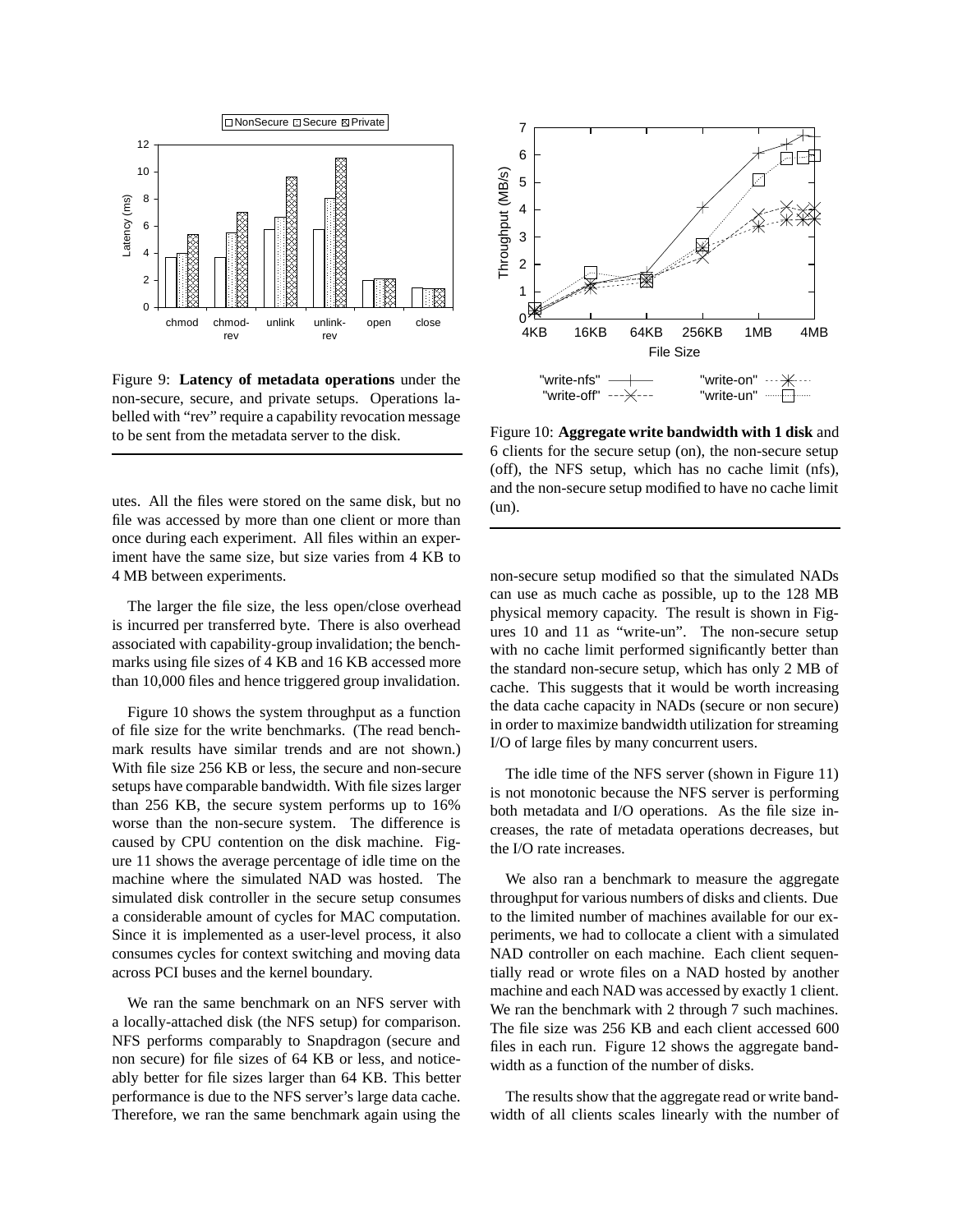

Figure 11: **Average percentage of idle CPU time on disk machines.**

disks, which indicates that the metadata server imposes very low overhead to a high-bandwidth workload and has not become a bottleneck in a system with up to 7 disks. Figure 13 shows the average percentage of idle CPU time on the metadata server machine. The metadata-server machine was underloaded (*i.e.*, 86-92% idle) in these experiments. Therefore, we expect it to be able to support a considerably larger number of disks. The throughput of the non-secure setup grew faster than that of the secure setup because the access control overhead, which is dominated by MAC computation, is proportional to the data bandwidth.

### **5.3 Andrew benchmark with Linux kernel source**

We ran a variant of the Andrew benchmark to show that Snapdragon has acceptable performance on a standard benchmark, even though Snapdragon was not designed for such workloads (*e.g.*, with extensive metadata operations and small files). Our variant of the Andrew benchmark differs only in that it uses as input the Linux kernel source, which contains 690 directories, 10,528 files and roughly 127 MB of data. Phase I of the Andrew benchmark duplicates the 690 directories 5 times in the file system being tested; phase II copies the files into one of the duplicated directories; phase III recursively lists all the duplicated directories; phase IV scans each copied file twice; and, phase V does a "make dep" and then "make" in the copied Linux kernel source directory, generating 1,362 new dependency and object files, or 13 MB of data.



Figure 12: **Aggregate read/write bandwidth with multiple disks** for secure setup (on) and non-secure setup (off).



Figure 13: **Average percentage of idle CPU time on the metadata server.**

The configuration for the Andrew benchmark includes only one client and NAD (or NFS server), each using separate machines. Figure 14 shows the elapsed time for each phase of Andrew benchmark for the secure, nonsecure, and NFS setups.

In all phases, Snapdragon performed almost the same whether security was turned on or off, suggesting that the overhead of security is low. Snapdragon and NFS differed somewhat in phases I and II. The difference in phase I occurs because, for each new directory to be created, the Snapdragon metadata server needs to access the disk across the network, while the NFS server accesses the local disk directly. The difference in phase II is due to the overhead in opening and closing small files in Snapdragon—the Linux kernel source consists of mostly small files: 97% of the files are less than 64 KB,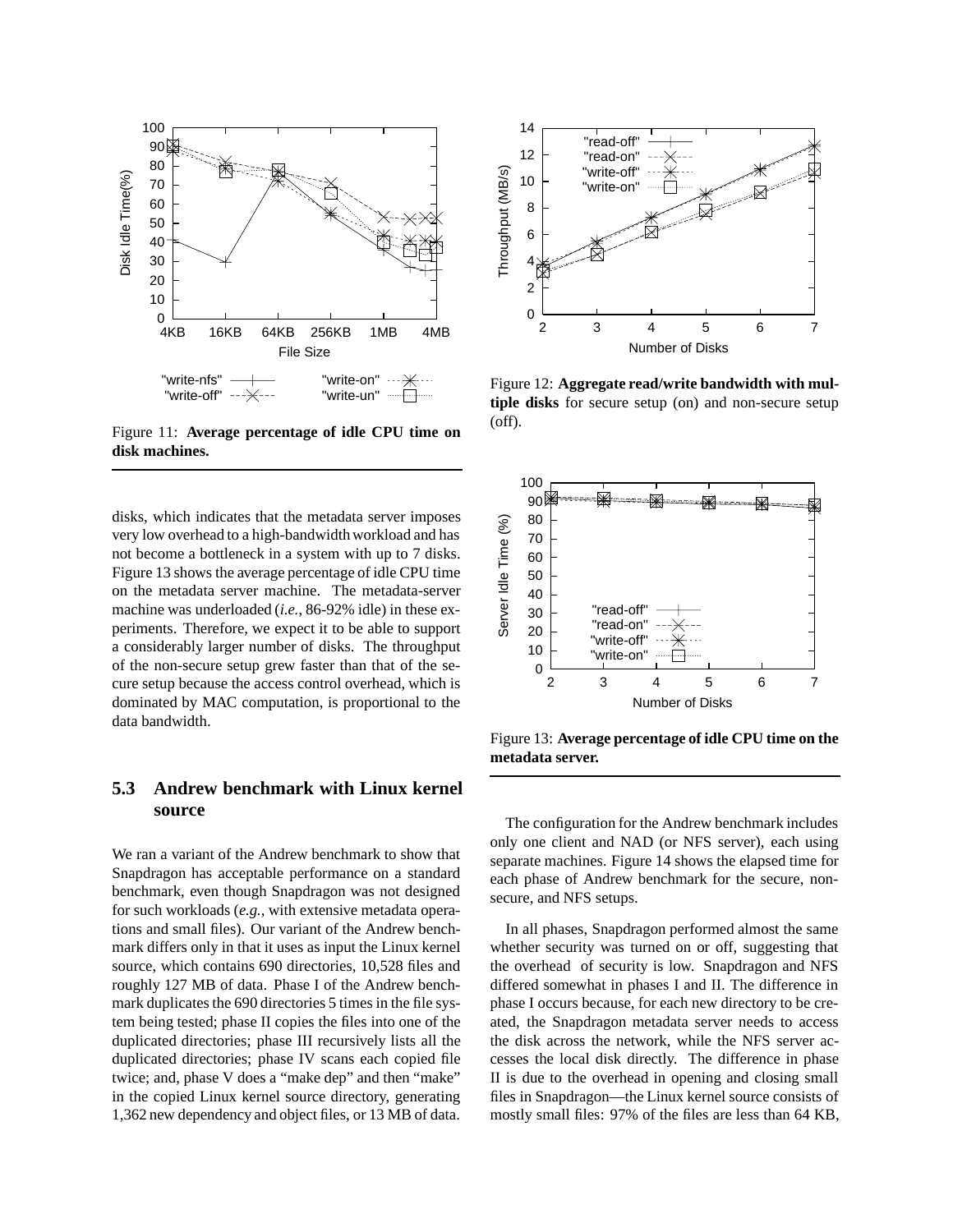

Figure 14: **Andrew benchmark with Linux kernel source.**

all but one file is less than 900 KB, and the largest file is roughly 2 MB. In phases III, IV and V, NFS and Snapdragon performed almost the same.

### **6 Limitations**

One limitation of our block-based security approach is that we do not support files that are writable but not readable. This is because, under our scheme, to execute partial writes (writes to only part of a block), the client first needs to read the block's old contents—which requires read access—so that he can modify it. However, it is possible to overcome this problem by either having the disks support partial writes directly, or by having all such writes go through the metadata server.

We also do not support underlying file systems in which a block can contain data belonging to multiple files (*e.g.*, file systems in which the tails of many files are stored in a single block), because a block is the smallest unit of access control in our scheme. However, this problem can be overcome by changing capabilities so that they can optionally restrict access to a range of bytes within a block and by allowing disks to accept partial read and write requests.

Finally, with a log-based file system, it is not easy to exploit direct client access to disk when writing to the log, because accesses to the log need to be serialized. (This is not, however, a drawback of our security scheme, but rather a general limitation of asymmetric shared file systems with network-attached disks.) One possible solution is to make the disk the serialization point, but doing so would require adding considerable functionality to the disk.

### **7 Related work**

NASD [7, 8, 10, 9] introduced the basic security architecture we use, where a central server decides policy and the disks implement only a simple access mechanism based on cryptographic capabilities. We differ in our handling of revocations and replay attacks, as described in Sections 2.2 and 2.4, and in the fact that our capabilities specify permission in terms of ranges of physical blocks rather than object IDs. SCARED [19] generalizes the NASD security framework to allow for identity-based access, where the client proves its identity to the disk, which then decides what access should be allowed based on its understanding of file access-control lists (ACLs). We prefer a capability-based scheme, however, because it does not require restrictions on the disk layout so that the disk can decode ACLs.

NASD's network-attached disks are complicated pieces of machinery, possessing most of the functionality of a file server: rather than simply serving raw blocks as our NADs do, they present the abstraction of a collection of numbered, but unnamed, variable-size data objects, which are byte sequences with a small number of attributes. A central server manages a collection of NASD disks, providing clients with the usual illusion of a hierarchical file system. This is done (in the absence of striping) by mapping each directory or data file to a single NASD object.

SUNDR [13] and SNAD [5, 15] do away with the central server altogether and use more powerful cryptographic methods (*e.g.*, blocks on disk are encrypted and "signed" using keys known only to clients) to stop an attacker that can control disks from reading or undetectably altering user data. Most of their complexity is due to this stronger security level, which is not useful for the scenarios that we envision, where the people most likely to be able to compromise servers or disks (*i.e.*, the system administrators) would also easily be able to compromise clients, defeating these systems' security.

SUNDR and SNAD use the *encrypt-on-disk* strategy, where data is concealed by keeping it encrypted on the disk. Revoking access in such systems is expensive because the involved data must be re-encrypted using a new key. Riedel *et al.* [21] argue that encrypt-on-disk may offer better performance when privacy is desired than *encrypt-on-wire* systems such as ours, because encrypton-disk encrypts and decrypts data only at the client, not at both the client and disk.

Although encrypt-on-disk leaks more information to eavesdroppers (blocks can be identified on the wire because they are re-encrypted only when rewritten, in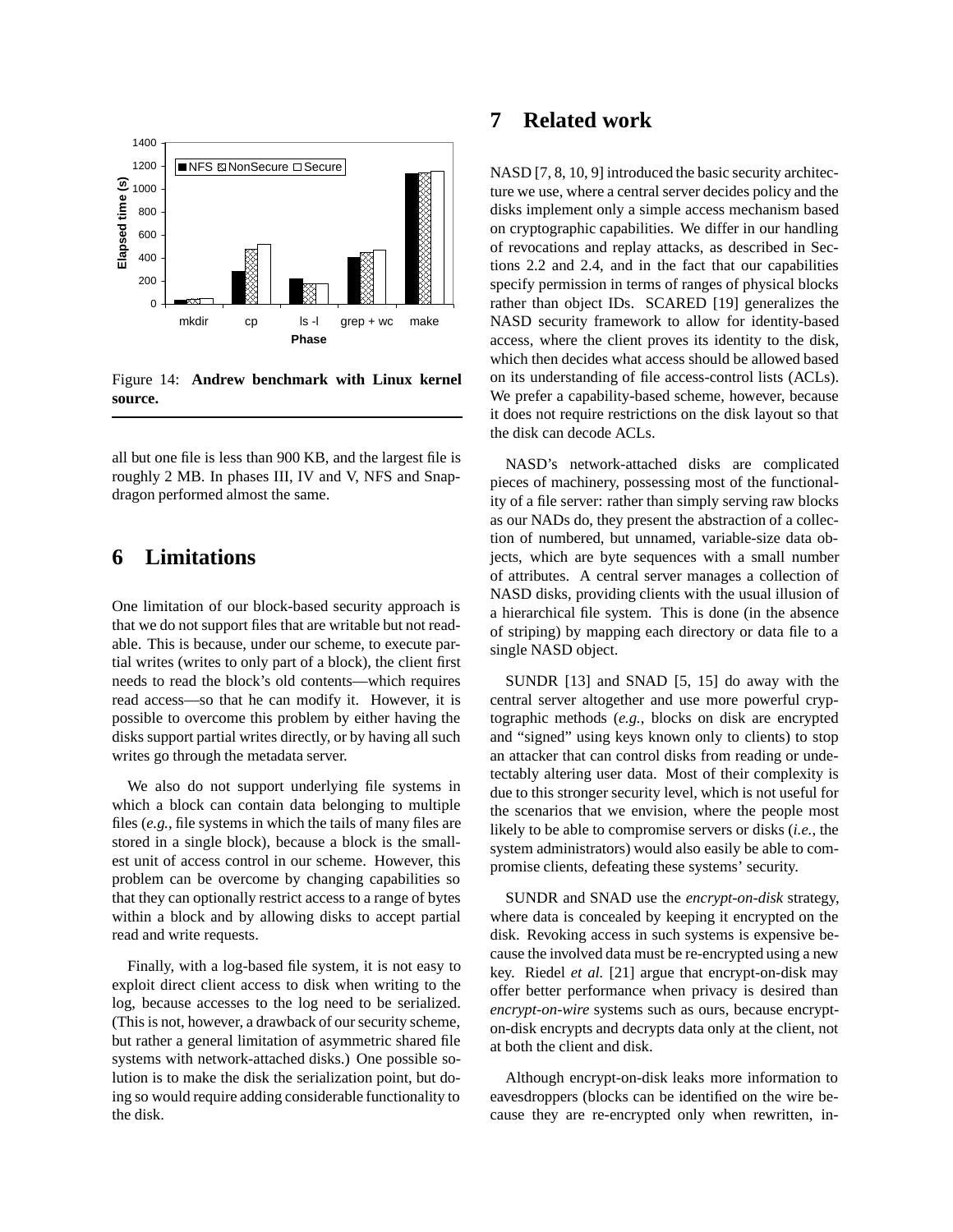stead of each time they are transmitted), should the extra encryption prove burdensome we think it is possible to modify Snapdragon to get the performance benefit (but not the security benefit) of encrypt-on-disk without changing our disk protocol.<sup>5</sup>

The Netstation project sketches how their *Derived Virtual Device* (DVD) abstraction, a very general mechanism for securely delegating access to an arbitrary subset of a network-attached device, can be used to create a block-oriented secure NAD file system called STORM [26]. Rather than use capabilities for security, they use Kerberos authentication to authenticate client requests, which specify a DVD ID. Devices maintain a table of which DVDs each client is allowed to access as well as detailed information about the access restrictions of each DVD. While the notion of DVDs is very elegant, it may be too inefficient to be of use in a production file system: the DVD access information (largely blockmap information for STORM) requires extra network trips to be installed by the server, uses a lot of disk memory, and seems to be installed by downloading functions written in Scheme.

We believe our paper is the first one to use Bloom filters to protect against replay attacks. However, Bloom filters have long existed and have other uses. Superficially related to our paper is the work of [6], which uses Bloom filters for revocations (instead of replay attacks).

### **8 Conclusion**

In this paper we have presented a new block-based security scheme for network-attached disks (NADs). In contrast to previous work, our scheme requires no changes to the data layout on disk and only minor changes to the standard protocol for accessing remote block-based devices. Thus, existing NAD file systems and storagemanagement software could incorporate our new secure NADs with only incremental changes. Moreover, our scheme's demands on the NADs are modest: standard cryptographic functionality plus very little RAM. The low need for RAM is achieved by two novel features: our revocation scheme based on capability groups, and a replay-detection method using Bloom filters. We believe our design could be easily deployed in existing NAD's or in disk arrays with minimal changes.

We implemented a prototype secure NAD file system using our scheme, and evaluated its performance and scalability. The cost of access control is small: Latency for reads and writes increases by less than 0.5 ms (5%), and the bandwidth decreases by up to 16%. The system throughput scales linearly with the number of disks supported by a single metadata server (up to 7 in our experiments).

Hence, we believe our scheme is a practical and efficient method for incorporating security into existing NADs with minimal change—a scheme that could liberate NAD file systems from the confines of the machine room and data center, allowing them to reach a broader range of users directly, yet securely.

### **Acknowledgments**

We would like to thank Fay Chang and John Wilkes for useful discussions as well as our shepherd Greg Ganger and the anonymous referees for helpful suggestions.

### **References**

- [1] M. Bellare, R. Canetti, and H. Krawczyk. Keying hash functions for message authentication. *Lecture Notes in CS*, 1109:1–15, 1996.
- [2] A. D. Birrell and B. J. Nelson. Implementing remote procedure calls. *ACM Transactions on Computer Systems*, 2(1):39–59, February 1984.
- [3] Andrew D. Birrell. Secure communication using remote procedure calls. *ACM Transactions on Computer Systems*, 3(1):1–14, February 1985.
- [4] Burton Bloom. Space/time trade-offs in hash coding with allowable errors. *Communications of ACM*, 13(7):422–426, 1970.
- [5] W. Freeman and E. Miller. Design for a decentralized security system for network-attached storage. In *Proceedings of the 17th IEEE Symposium on Mass Storage Systems and Technologies*, pages 361–373, March 2000.
- [6] Eran Gabber and Abraham Silberschatz. Agora: A minimal distributed protocol for electronic commerce. In *The Second USENIX Workshop on Electronic Commerce Proceedings*, pages 223–232, 1996.
- [7] G. Gibson, D. Nagle, K. Amiri, F. Chang, H. Gobioff, E. Riedel, D. Rochberg, and J. Zelenka. Filesystems for network-attached secure disks. Technical Report CMU–CS–97–112, Carnegie Mellon, March 1997.

<sup>5</sup>We would store blocks encrypted on disk, but the keys would be managed by the metadata servers.